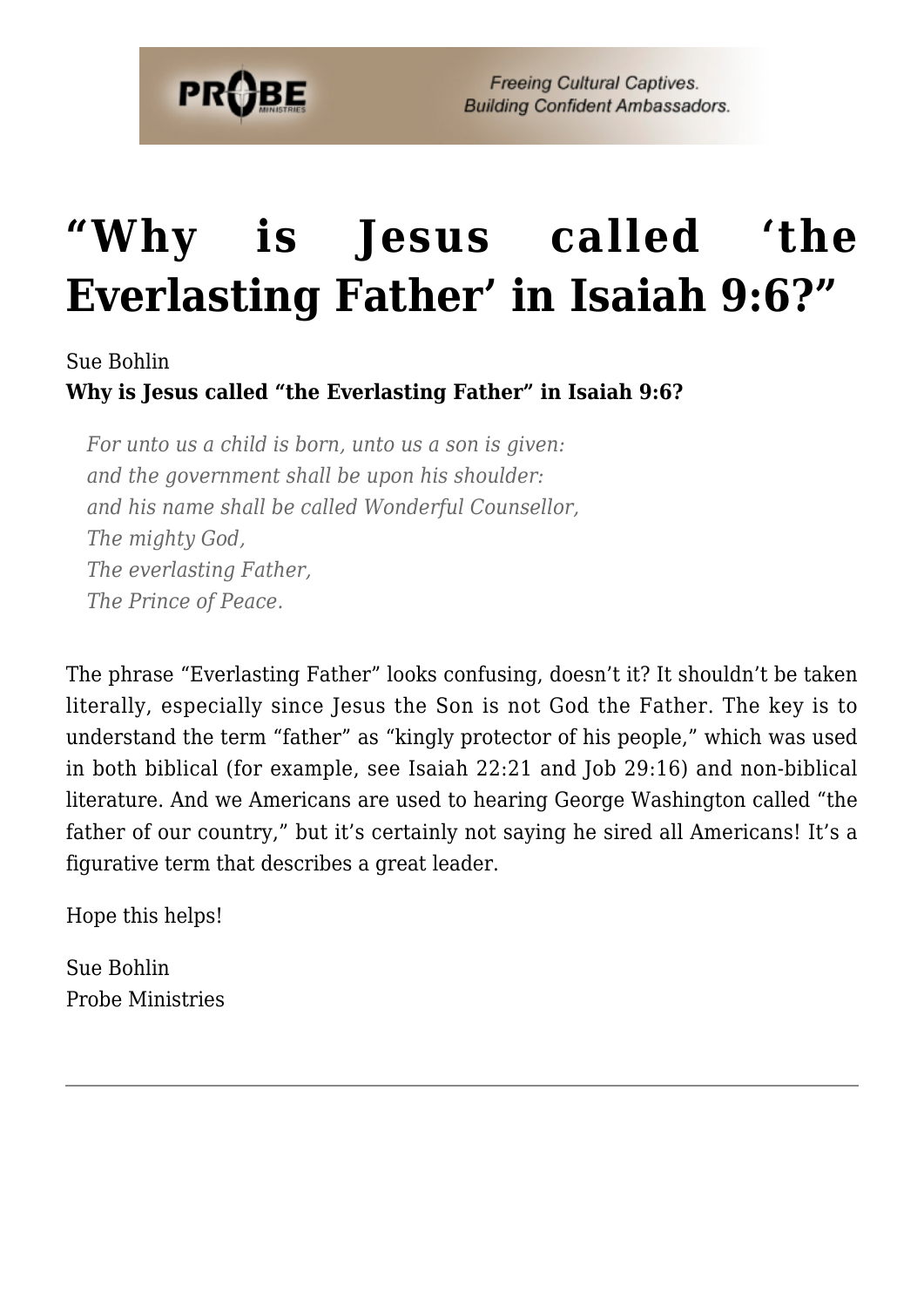

# **["Did God Direct the Man to Work](https://probe.org/did-god-direct-the-man-to-work-for-the-family-and-the-woman-to-just-stay-home-with-the-kids/) [for the Family and the Woman to](https://probe.org/did-god-direct-the-man-to-work-for-the-family-and-the-woman-to-just-stay-home-with-the-kids/) [Just Stay Home with the Kids?"](https://probe.org/did-god-direct-the-man-to-work-for-the-family-and-the-woman-to-just-stay-home-with-the-kids/)**

Sue Bohlin

**Did God really direct the man to work for the family and the woman just to stay home and take care of the kids? Please give supporting verses to your response.**

The "big picture" principles are these:

1. God gave Adam the job of cultivating the garden. Work is an intrinsic part of man's design.

*Then the LORD God took the man and put him into the garden of Eden to cultivate it and keep it. (Gen. 2:15)*

#### 2. Eve was created to be a helpmate to Adam; nurturing relationships is an intrinsic part of woman's design.

*Then the LORD God said, "It is not good for the man to be alone; I will make him a helper suitable for him." (Gen 2:18)*

#### 3. Men are commanded to take care of their families:

*But if anyone does not provide for his own, and especially for those of his household, he has denied the faith and is worse than an unbeliever. (1 Tim 5:8)*

#### 4. Wives are commanded to take care of their families by caring for them: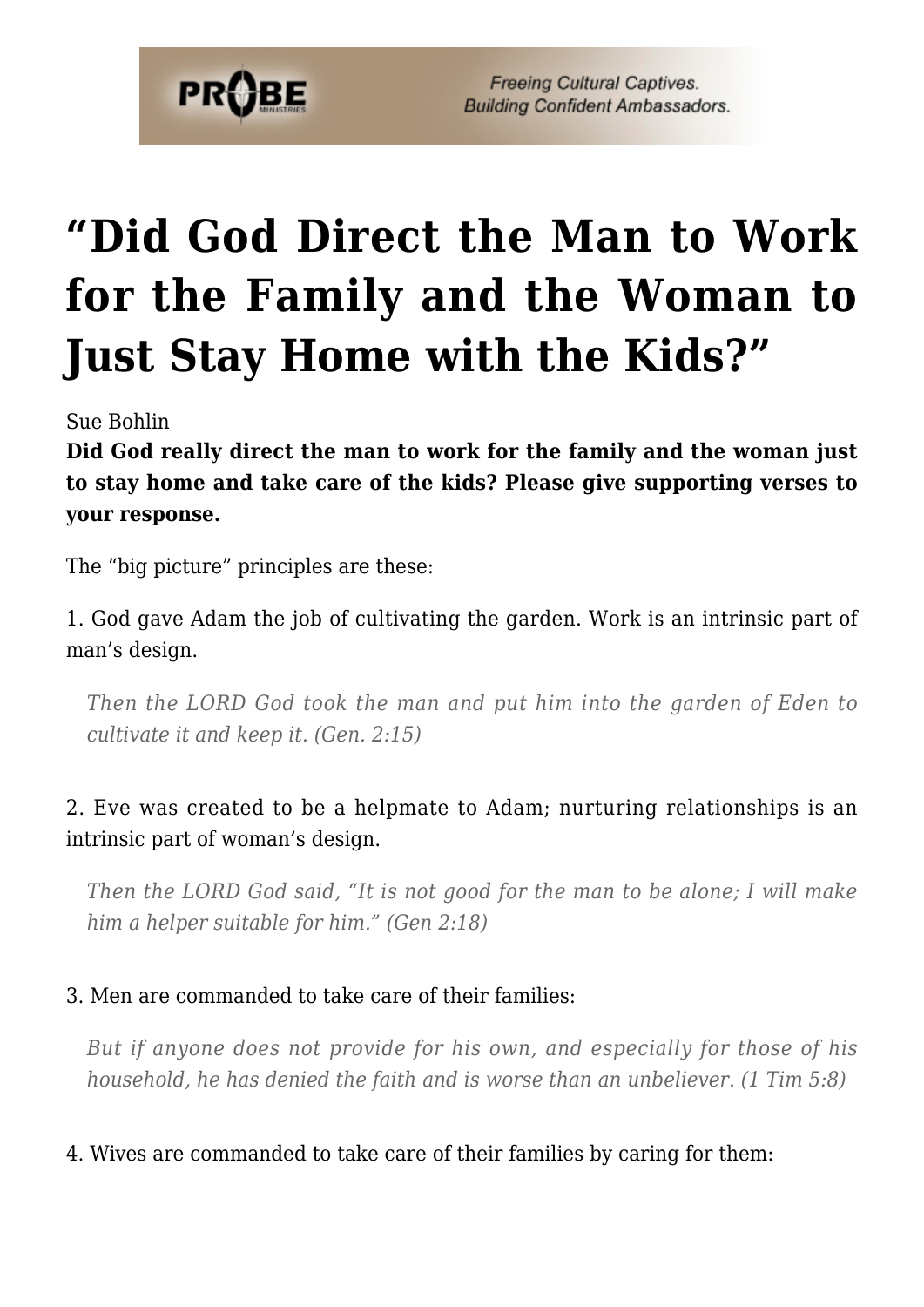

*Older women likewise are to be reverent in their behavior, not malicious gossips nor enslaved to much wine, teaching what is good, so that they may encourage the young women to love their husbands, to love their children, to be sensible, pure, workers at home, kind, being subject to their own husbands, so that the word of God will not be dishonored. (Titus 2:3-5)*

5. The excellent wife in Proverbs 31 (vv. 10-31) did engage in home-based businesses, but her primary focus was on her home and her family. Note that she did not "just stay home and take care of the kids"—she had a broader range of interests and activities than that—but she kept her priorities straight.

Hope this helps.

Sue Bohlin Probe Ministries

© 2006 Probe Ministries

## **[The Council of Nicea and the](https://probe.org/the-council-of-nicea/) [Doctrine of the Trinity](https://probe.org/the-council-of-nicea/)**

Don Closson

*Don Closson argues that Constantine did not impose the doctrine of the Trinity on the church, demonstrating the actual role of church leaders and Constantine.*

*This article is also available in [Spanish.](http://www.ministeriosprobe.org/docs/nicea-esp.html)* 

The doctrine of the Trinity is central to the uniqueness of Christianity. It holds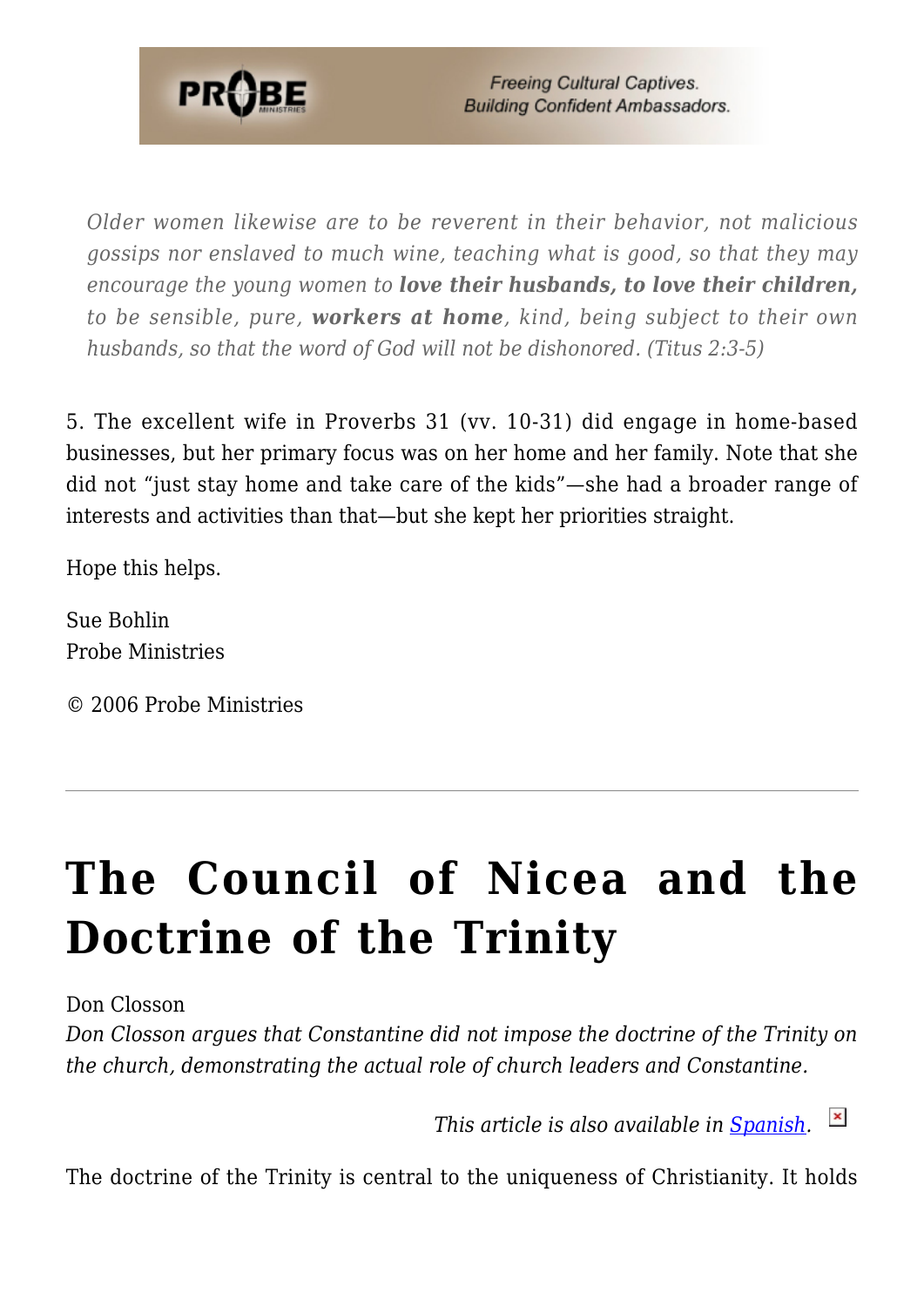

that the Bible teaches that "God eternally exists as three persons, Father, Son, and Holy Spirit, and each person is fully God, and there is one God." $\{1\}$  So central is this belief that it is woven into the words Jesus gave the church in His Great Commission, telling believers to " . . . go and make disciples of all nations, baptizing them in the name of the Father and of the Son and of the Holy Spirit . . ." (Matthew 28:19).

It is not surprising, then, that the doctrine of the Trinity is one of the most denigrated and attacked beliefs by those outside the Christian faith. Both Mormons and Jehovah's Witnesses reject this central tenet and expend considerable energy teaching against it. Much of the instruction of the Jehovah's Witness movement tries to convince others that Jesus Christ is a created being, not having existed in eternity past with the Father, and not fully God. Mormons have no problem with Jesus being God; in fact, they make godhood available to all who follow the teachings of the Church of Latter-day Saints. One Mormon scholar argues that there are *three* separate Gods–Father, Son, and Holy Spirit–who are one in purpose and in some way still one  $God.{}_{2}$  $God.{}_{2}$ } Another writes, "The concept that the Father, Son, and Holy Ghost are one God is totally incomprehensible."[{3}](#page--1-0)

Among the world religions, Islam specifically teaches against the Trinity. Chapter four of the Koran argues, "Say not 'Trinity': desist: it will be better for you: for Allah is One God: glory be to Him: (far Exalted is He) above having a son" (4:171). Although Muhammad seems to have wrongly believed that Christians taught that the Trinity consisted of God the Father, Mary the Mother, and Jesus the Son, they reject as sinful anything being made equivalent with Allah, especially Jesus.

A common criticism by those who reject the doctrine of the Trinity is that the doctrine was not part of the early church, nor a conscious teaching of Jesus Himself, but was imposed on the church by the Emperor Constantine in the early fourth century at the Council of Nicea. Mormons argue that components of Constantine's pagan thought and Greek philosophy were forced on the bishops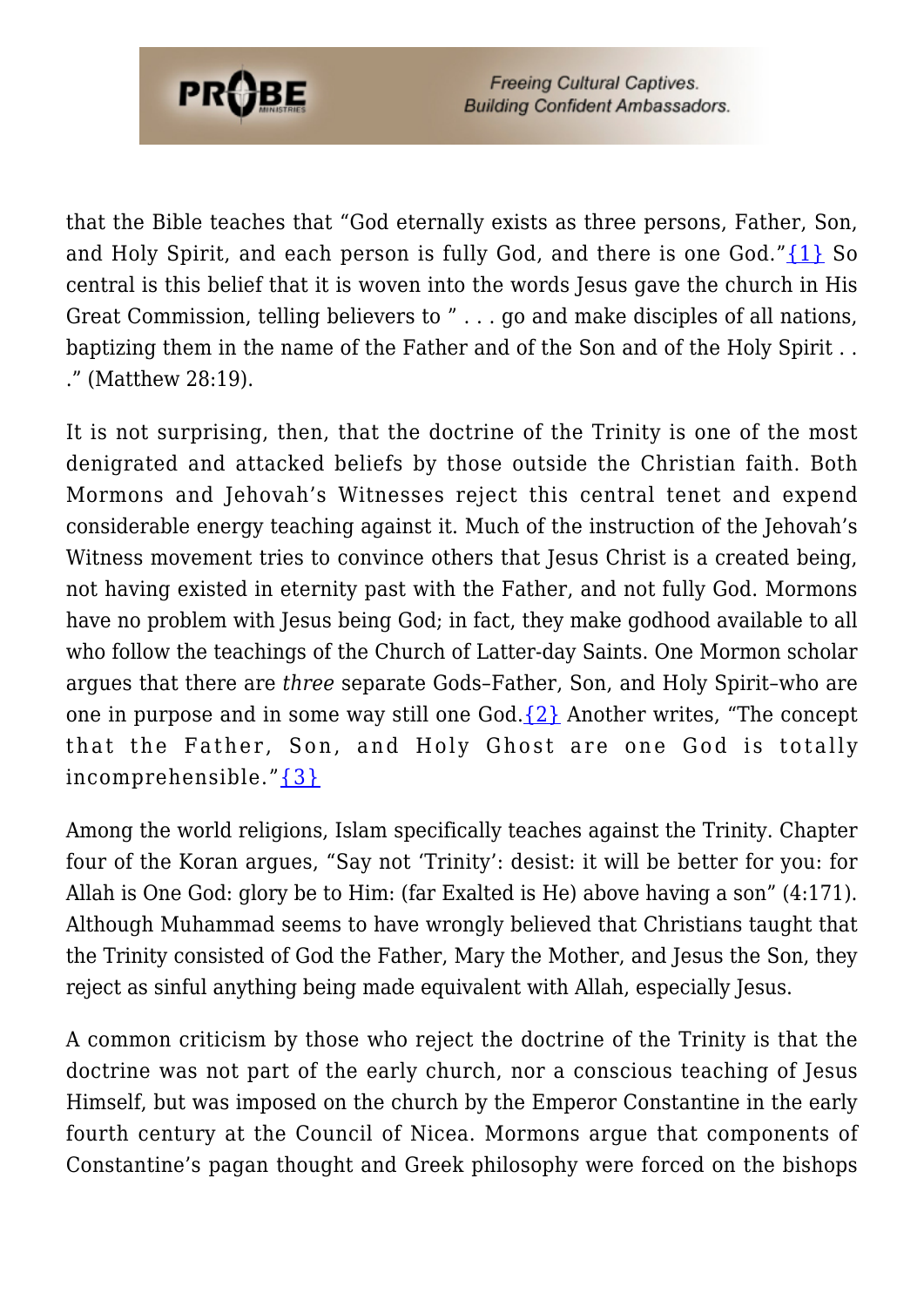

who assembled in Nicea (located in present day Turkey). Jehovah's Witnesses believe that the Emperor weighed in against their view, which was the position argued by Arius at the council, and, again, forced the church to follow.

In the remaining portions of this article, we will discuss the impact the three key individuals–Arius, Constantine, and Athanasius–had on the Council of Nicea. We will also respond to the charge that the doctrine of the Trinity was the result of political pressure rather than of thoughtful deliberation on Scripture by a group of committed Christian leaders.

## **Arius**

Let's look first at the instigator of the conflict that resulted in the council, a man named Arius.

Arius was a popular preacher and presbyter from Libya who was given pastoral duties at Baucalis, in Alexandria, Egypt. The controversy began as a disagreement between Arius and his bishop, Alexander, in 318 A.D. Their differences centered on how to express the Christian understanding of God using current philosophical language. This issue had become important because of various heretical views of Jesus that had crept into the church in the late second and early third centuries. The use of philosophical language to describe theological realities has been common throughout the church age in an attempt to precisely describe what had been revealed in Scripture.

Alexander argued that Scripture presented God the Father and Jesus as having an equally eternal nature. Arius felt that Alexander's comments supported a heretical view of God called Sabellianism which taught that the Son was merely a different mode of the Father rather than a different person. Jehovah's Witnesses argue today that the position held by Arius was superior to that of Alexander's.

Although some historians believe that the true nature of the original argument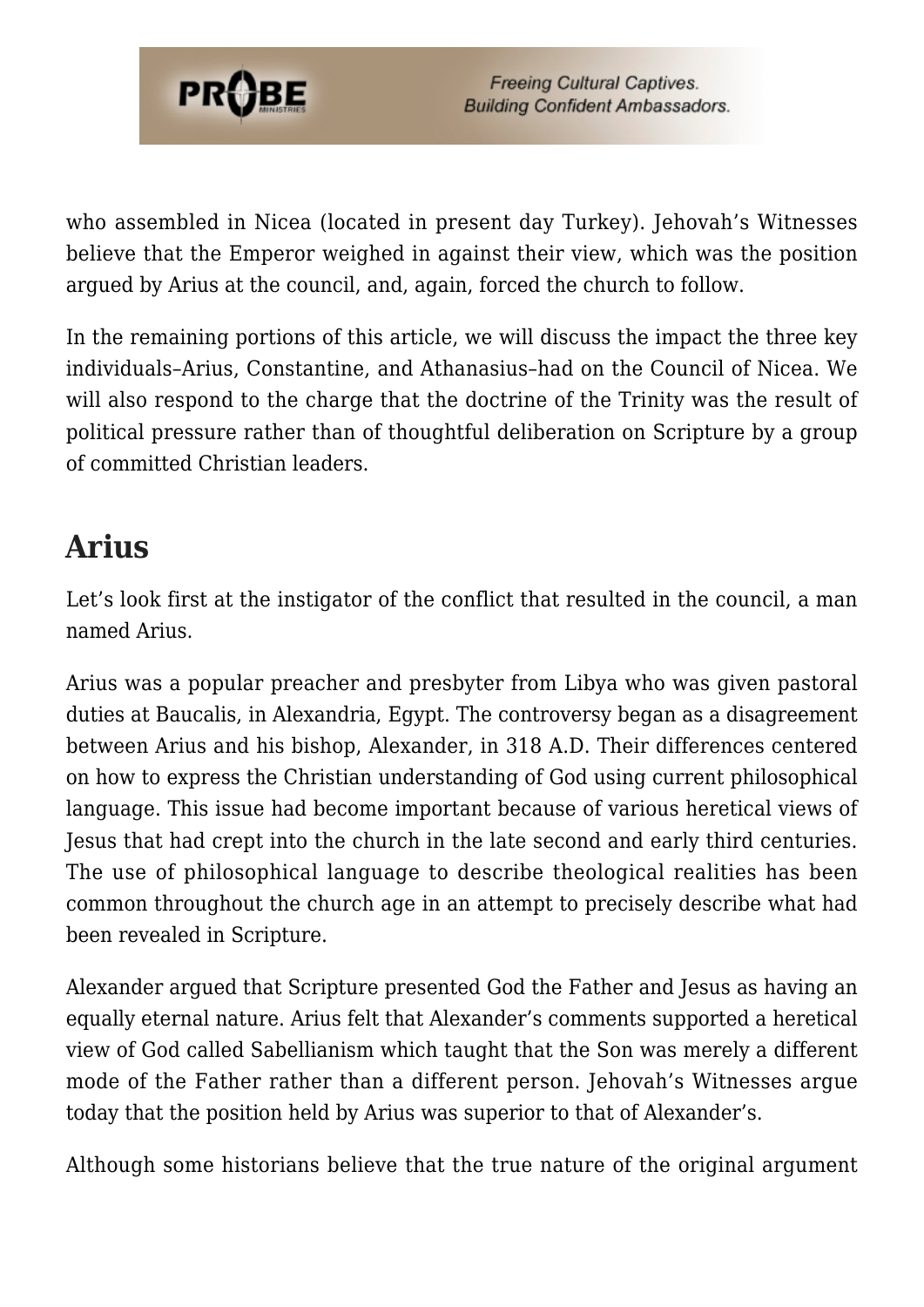

has been clouded by time and bias, the dispute became so divisive that it caught the attention of Emperor Constantine. Constantine brought the leaders of the church together for the first ecumenical council in an attempt to end the controversy.

It should be said that both sides of this debate held to a high view of Jesus and both used the Bible as their authority on the issue. Some have even argued that the controversy would never have caused such dissension were it not inflamed by political infighting within the church and different understandings of terms used in the debate.

Arius was charged with holding the view that Jesus was not just subordinate to the Father in function, but that He was of an inferior substance in a metaphysical sense as well. This went too far for Athanasius and others who were fearful that any language that degraded the full deity of Christ might place in question His role as savior and Lord.

Some believe that the position of Arius was less radical than is often perceived today. Stuart Hall writes, "Arius felt that the only way to secure the deity of Christ was to set him on the step immediately below the Father, who remained beyond all comprehension." $\{4\}$  He adds that whatever the differences were between the two sides, "Both parties understood the face of God as graciously revealed in Jesus Christ.["{5}](#page--1-0)

### **Emperor Constantine**

Many who oppose the doctrine of the Trinity insist that the emperor, Constantine, imposed it on the early church in 325 A.D. Because of his important role in assembling church leaders at Nicea, it might be helpful to take a closer look at Constantine and his relationship with the church.

Constantine rose to supreme power in the Roman Empire in 306 A.D. through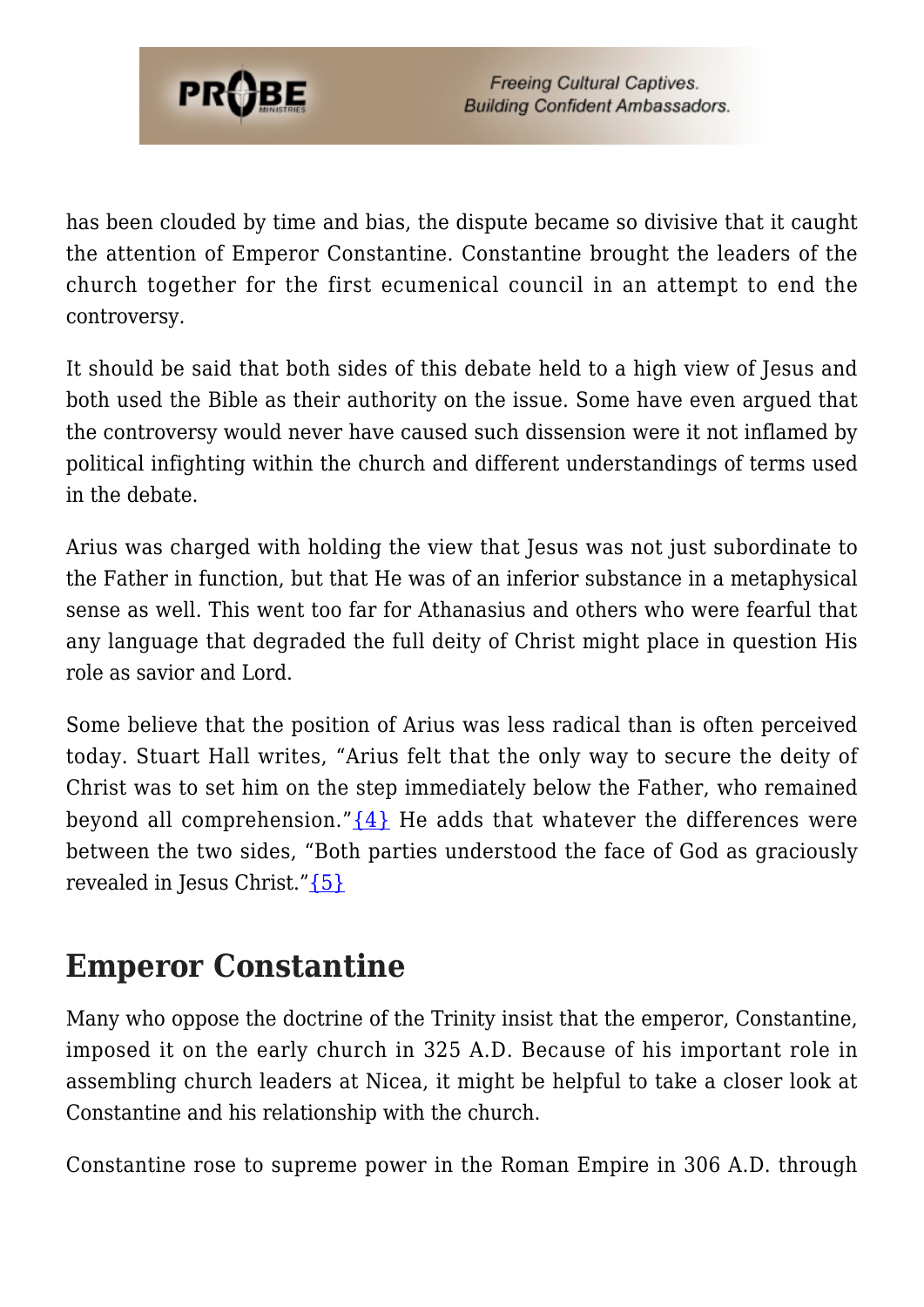

alliance-making and assassination when necessary. It was under Constantine's Edict of Milan in 313 A.D. that persecution of the church ended and confiscated church properties were returned.

However, the nature of Constantine's relationship to the Christian faith is a complex one. He believed that God should be appeased with correct worship, and he encouraged the idea among Christians that he "served their God." $\{6\}$  It seems that Constantine's involvement with the church centered on his hope that it could become a source of unity for the troubled empire. He was not so much interested in the finer details of doctrine as in ending the strife that was caused by religious disagreements. He wrote in a letter, "My design then was, first, to bring the diverse judgments found by all nations respecting the Deity to a condition, as it were, of settled uniformity; and, second to restore a healthy tone to the system of the world . . ."[{7}](#page--1-0) This resulted in him supporting various sides of theological issues depending on which side might help peace to prevail. Constantine was eventually baptized shortly before his death, but his commitment to the Christian faith is a matter of debate.

Constantine participated in and enhanced a recently established tradition of Roman emperors meddling in church affairs. In the early church, persecution was the general policy. In 272, Aurelian removed Paul of Samosata from his church in Antioch because of a theological controversy. Before the conflict over Arius, Constantine had called a small church synod to resolve the conflict caused by the Donatists who argued for the removal of priests who gave up sacred writings during times of persecution. The Donatists were rebuked by the church synod. Constantine spent five years trying to suppress their movement by force, but eventually gave up in frustration.

Then, the Arian controversy over the nature of Jesus was brought to his attention. It would be a complex debate because both sides held Jesus in high regard and both sides appealed to Scripture to defend their position. To settle the issue, Constantine called the council at Nicea in 325 A.D. with church leaders mainly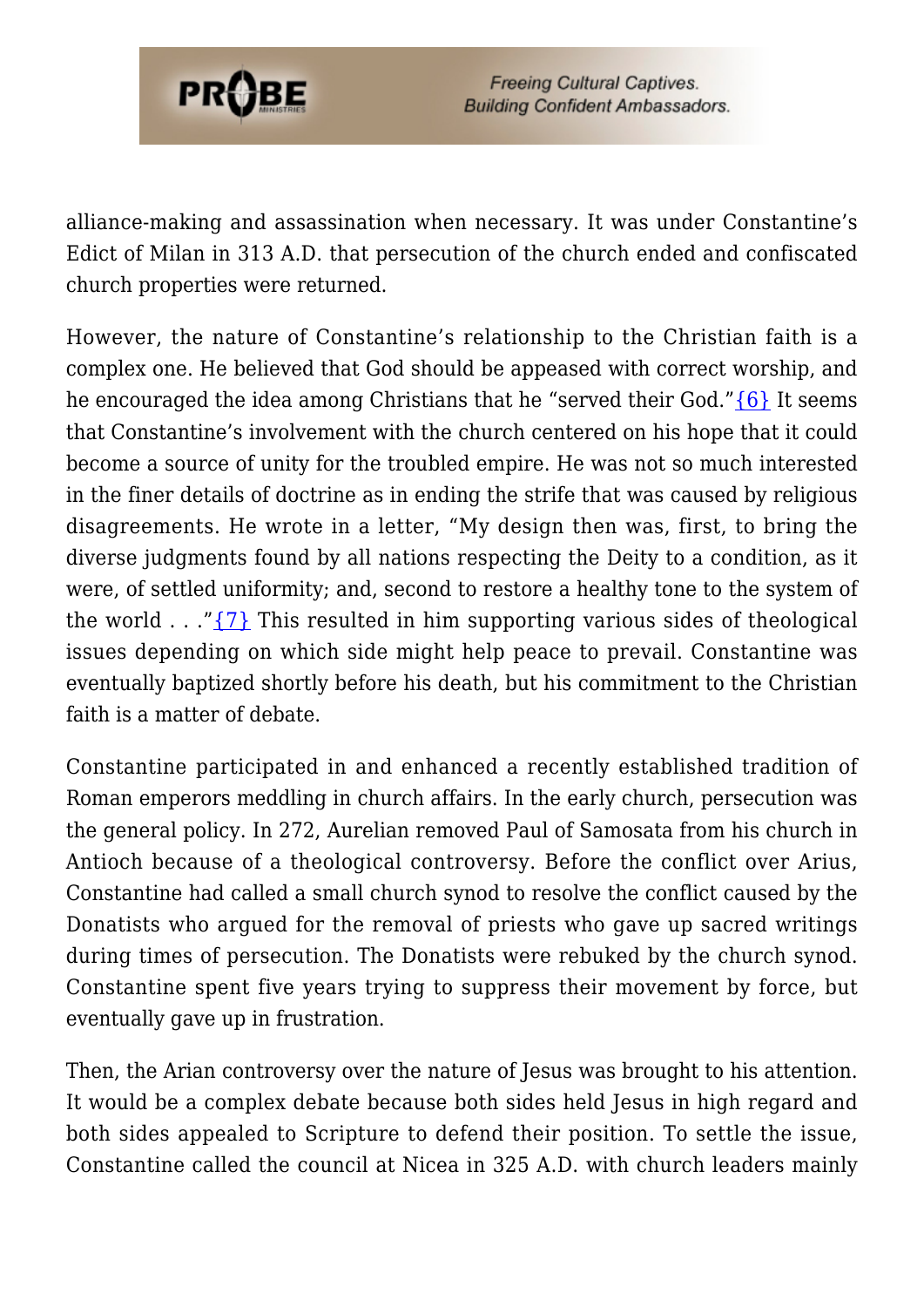

from the East participating. Consistent with his desire for unity, in years to come Constantine would vacillate from supporting one theological side to the other if he thought it might end the debate.

What is clear is that Constantine's active role in attempting to resolve church disputes would be the beginning of a new relationship between the empire and the church.

## **Athanasius**

The Council of Nicea convened on May 20, 325 A.D. The 230 church leaders were there to consider a question vital to the church: Was Jesus Christ equal to God the Father or was he something else? Athanasius, only in his twenties, came to the council to fight for the idea that, "If Christ were not truly God, then he could not bestow life upon the repentant and free them from sin and death." $\{8\}$  He led those who opposed the teachings of Arius who argued that Jesus was not of the same substance as the Father.

The Nicene Creed, in its entirety, affirmed belief ". . . in one God, the Father almighty, Maker of all things visible and invisible. And in one Lord Jesus Christ, the Son of God, begotten of the Father, Light of Light, very God of very God, begotten, not made, being of one substance with the Father; by whom all things were made; who for us men, and for our salvation, came down and was incarnate and was made man; he suffered, and the third day he rose again, ascended into heaven; from thence he shall come to judge the quick and the dead. And in the Holy Ghost."  $\{9\}$ 

The council acknowledged that Christ was God of very God. Although the Father and Son differed in role, they, and the Holy Spirit are truly God. More specifically, Christ is of one substance with the Father. The Greek word *homoousios* was used to describe this sameness. The term was controversial because it is not used in the Bible. Some preferred a different word that conveyed *similarity* rather than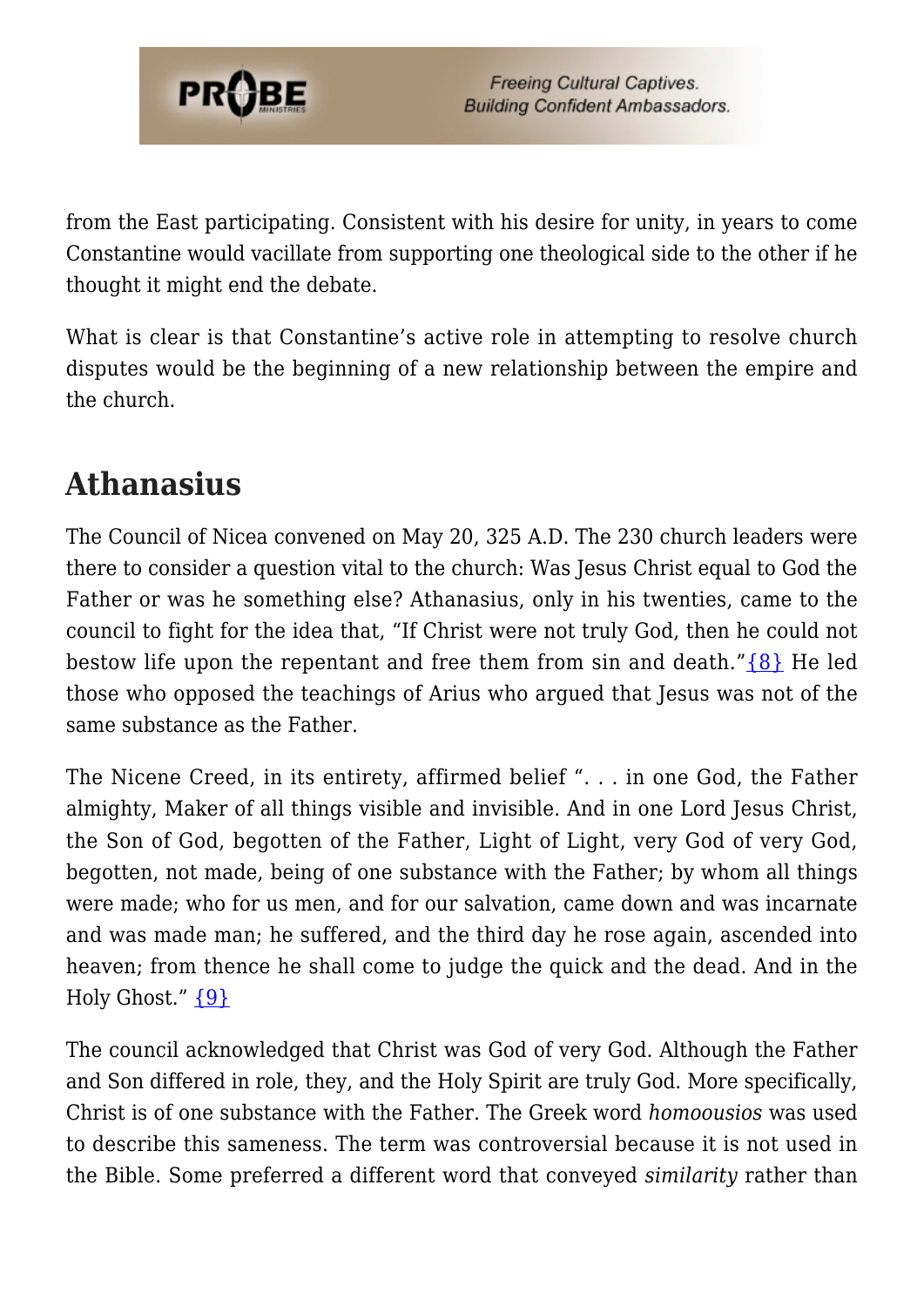

*sameness*. But Athanasius and the near unanimous majority of bishops felt that this might eventually result in a lowering of Christ's oneness with the Father. They also argued that Christ was begotten, not made. He is not a created thing in the same class as the rest of the cosmos. They concluded by positing that Christ became human for mankind and its salvation. The council was unanimous in its condemnation of Arius and his teachings. It also removed two Libyan bishops who refused to accept the creed formulated by the Council.

The growing entanglement of the Roman emperors with the church during the fourth century was often less than beneficial. But rather than Athanasius and his supporters seeking the backing of imperial power, it was the Arians who actually were in favor of the Emperor having the last word.

### **Summary**

Did Constantine impose the doctrine of the Trinity on the church? Let's respond to a few of the arguments used in support of that belief.

First, the doctrine of the Trinity was a widely held belief prior to the Council of Nicea. Since baptism is a universal act of obedience for new believers, it is significant that Jesus uses Trinitarian language in Matthew 28:19 when He gives the Great Commission to make disciples and baptize in the name of the Father, Son, and Holy Spirit. The *Didache*, an early manual of church life, also included the Trinitarian language for baptism. It was written in either the late first or early second century after Christ. We find Trinitarian language again being used by Hippolytus around 200 A.D. in a formula used to question those about to be baptized. New believers were to asked to affirm belief in God the Father, Christ Jesus the Son of God, and the Holy Spirit.

Second, the Roman government didn't consistently support Trinitarian theology or its ardent apologist, Athanasius. Constantine flip-flopped in his support for Athanasius because he was more concerned about keeping the peace than in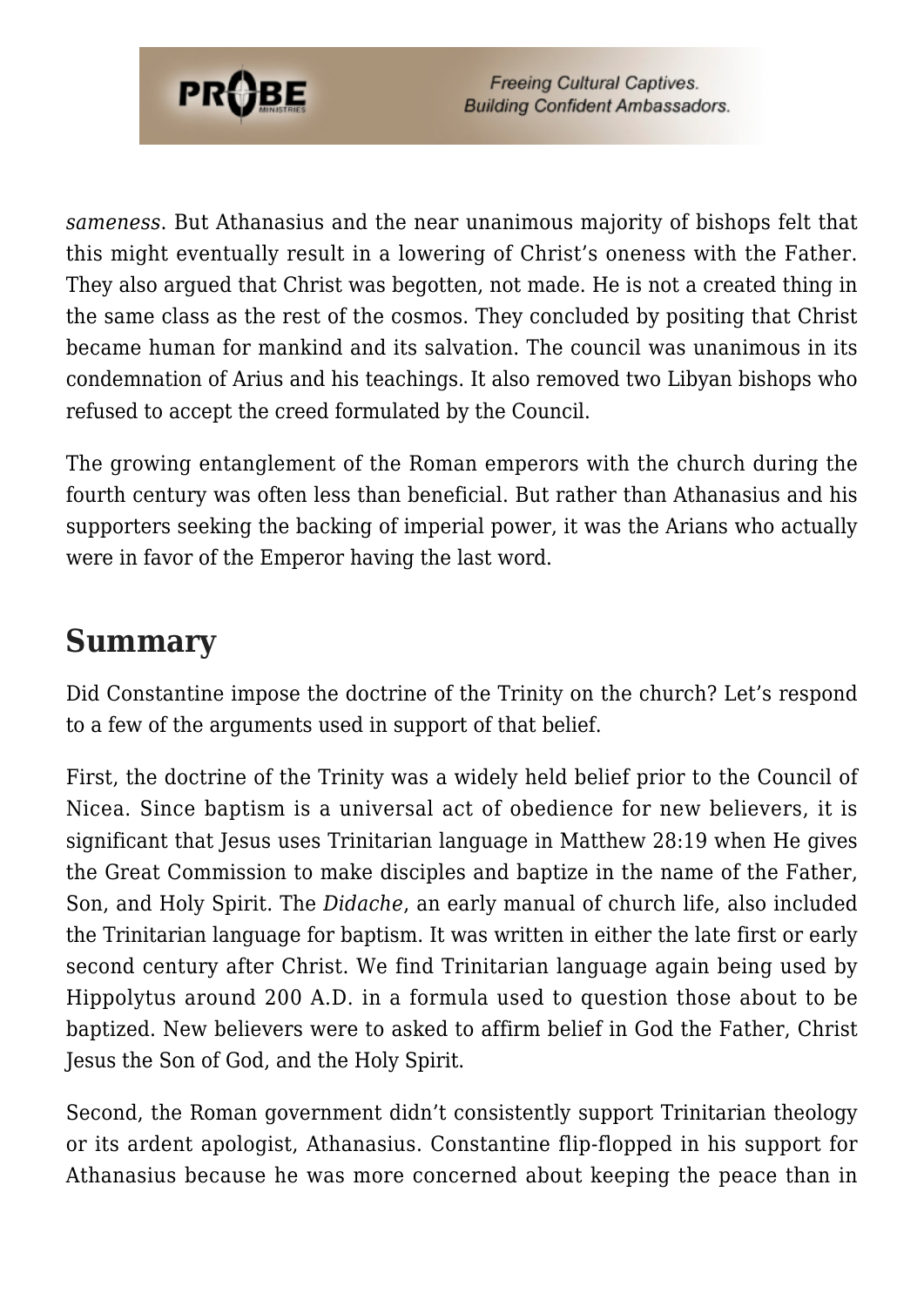

theology itself. He exiled Athanasius in 335 and was about to reinstate Arius just prior to his death. During the forty-five years that Athanasius was Bishop of Alexandria in Egypt, he was banished into exile five times by various Roman Emperors.

In fact, later emperors forced an Arian view on the church in a much more direct way than Constantine supported the Trinitarian view. Emperors Constantius II and Julian banished Athanasius and imposed Arianism on the empire. The emperor Constantius is reported to have said, "Let whatsoever I will, be that esteemed a canon," equating his words with the authority of the church councils.[{10}](#page--1-0) Arians in general "tended to favor direct imperial control of the church." $\{11\}$ 

Finally, the bishops who attended the Council of Nicea were far too independent and toughened by persecution and martyrdom to give in so easily to a doctrine they didn't agree with. As we have already mentioned, many of these bishops were banished by emperors supporting the Arian view and yet held on to their convictions. Also, the Council at Constantinople in 381 reaffirmed the Trinitarian position after Constantine died. If the church had temporarily succumbed to Constantine's influence, it could have rejected the doctrine at this later council.

Possessing the freedom to call an ecumenical council after the Edict of Milan in 313, significant numbers of bishops and church leaders met to consider the different views about the person of Christ and the nature of God. The result was the doctrine of the Trinity that Christians have held and taught for over sixteen centuries.

#### **Notes**

- 1. Grudem, Wayne, *Bible Doctrine* (Zondervan, 1999), p. 104.
- 2. Blomberg, Craig L., & Robinson, Stephen E., *How Wide the Divide,* (InterVarsity Press, 1997), p. 128.
- 3. Bruce McConkie in *Mormonism 101* by Bill McKeever & Eric Johnson (Baker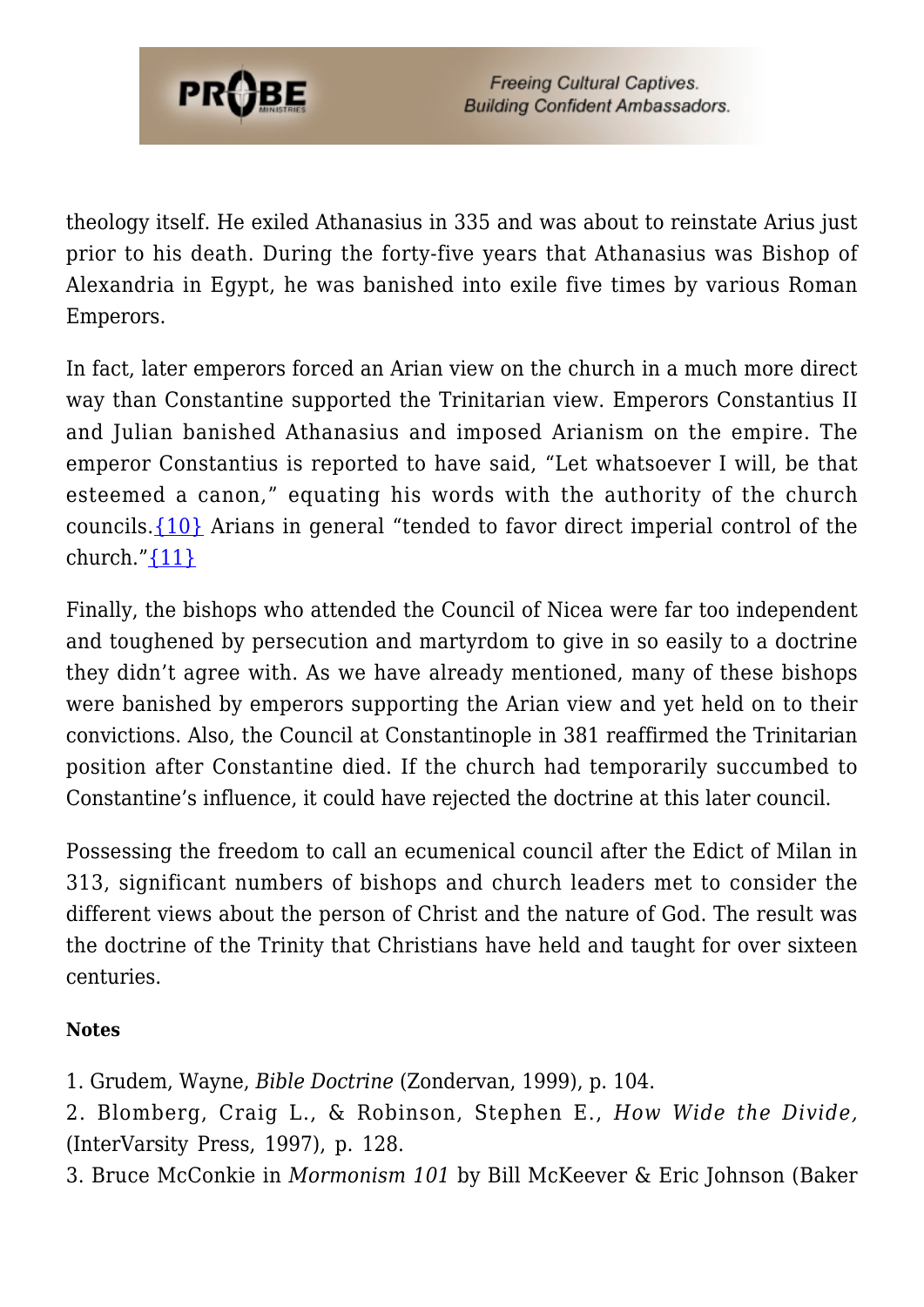

5. Ibid.

6. Hall, Stuart G., *Doctrine and Practice in the Early Church,* p. 118.

7. Noll, Mark, *Turning Points: Decisive Moments in the History of Christianity,* (InterVarsity Press, 1997), p. 51.

8. Ibid., 55.

9. Ibid., 57.

10. Ibid.

11. Ibid., 60.

© 2003 Probe Ministries.

# **[Broken Homes, Broken Hearts – A](https://probe.org/broken-homes-broken-hearts/) [Christian Perspective on Sex](https://probe.org/broken-homes-broken-hearts/) [Outside of Marriage](https://probe.org/broken-homes-broken-hearts/)**

Kerby Anderson

*Kerby Anderson examines the impact of teen pregnancies on our society from a Christian, biblical worldview perspective. He suggests steps we must take if Christians are to combat this problem of our American society.*

### **As the family goes, so goes society.**

Families are the bedrock of society. When families fall apart, society falls into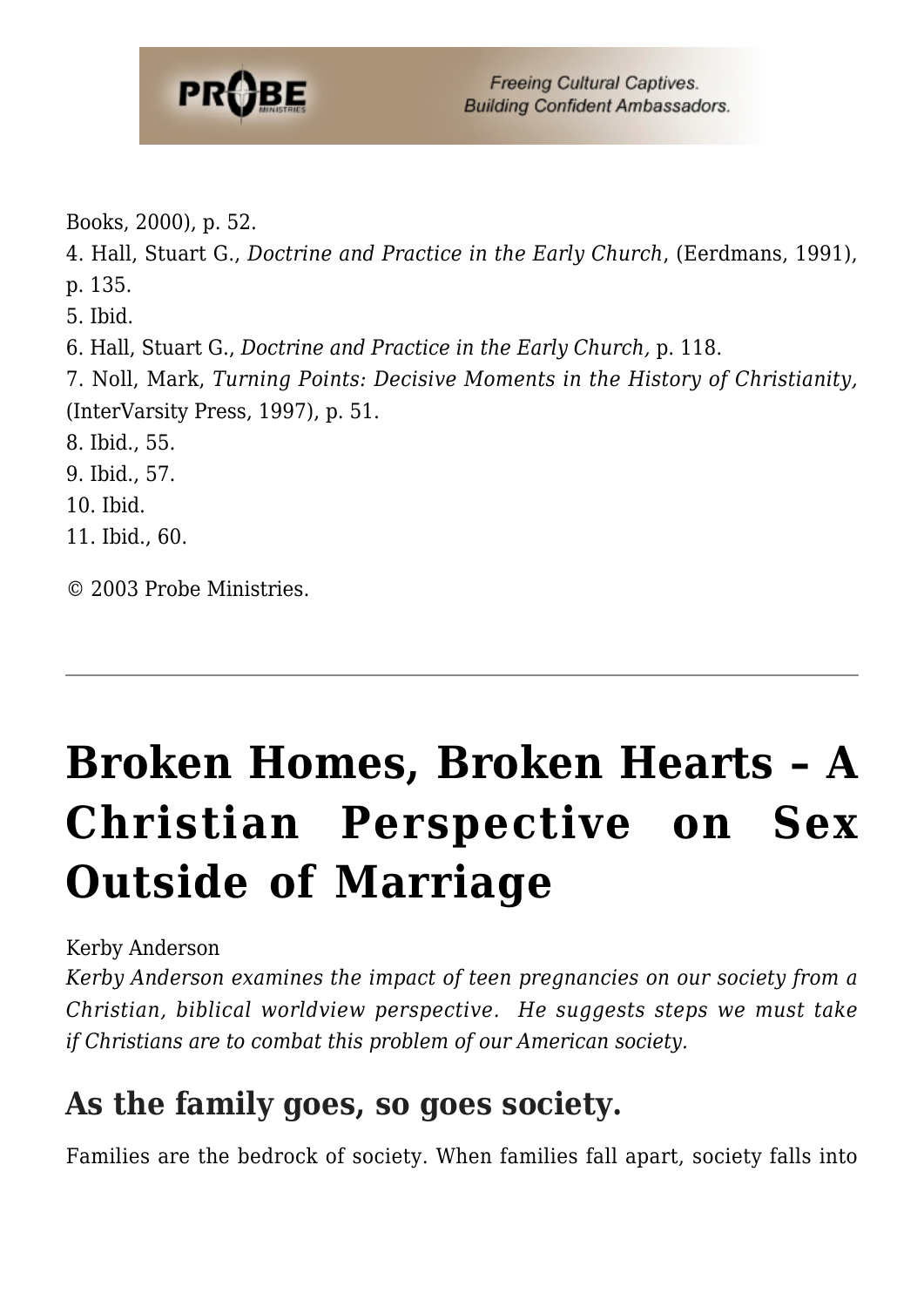

social and cultural decline. Ultimately the breakdown of the American family is at the root of nearly every other social problem and pathology.

Just a few decades ago, most children in America grew up in intact, two-parent families. Today, children who do so are a minority. Illegitimacy, divorce, and other lifestyle choices have radically altered the American family, and thus have altered the social landscape.

Karl Zinsmeister of the American Enterprise Institute has said, "There is a mountain of scientific evidence showing that when families disintegrate, children often end up with intellectual, physical and emotional scars that persist for life." He continues, "We talk about the drug crisis, the education crisis, and the problem of teen pregnancy and juvenile crime. But all these ills trace back predominantly to one source: broken families."

Broken homes and broken hearts are not only the reason for so many social problems. They are also the reason for the incumbent economic difficulties we face as a culture. The moral foundation of society erodes as children learn the savage values of the street rather than the civilized values of culture. And government inevitably expands to intervene in family and social crises brought about by the breakdown of the family. Sociologist Daniel Yankelovich puts it this way:

*Americans suspect that the nation's economic difficulties are rooted not in technical economic forces (for example, exchange rates or capital formation) but in fundamental moral causes. There exists a deeply intuitive sense that the success of a market-based economy depends on a highly developed social morality–trustworthiness, honesty, concern for future generations, an ethic of service to others, a humane society that takes care of those in need, frugality instead of greed, high standards of quality and concern for community. These economically desirable social values, in turn, are seen as rooted in family values. Thus the link in public thinking between a healthy family and a robust*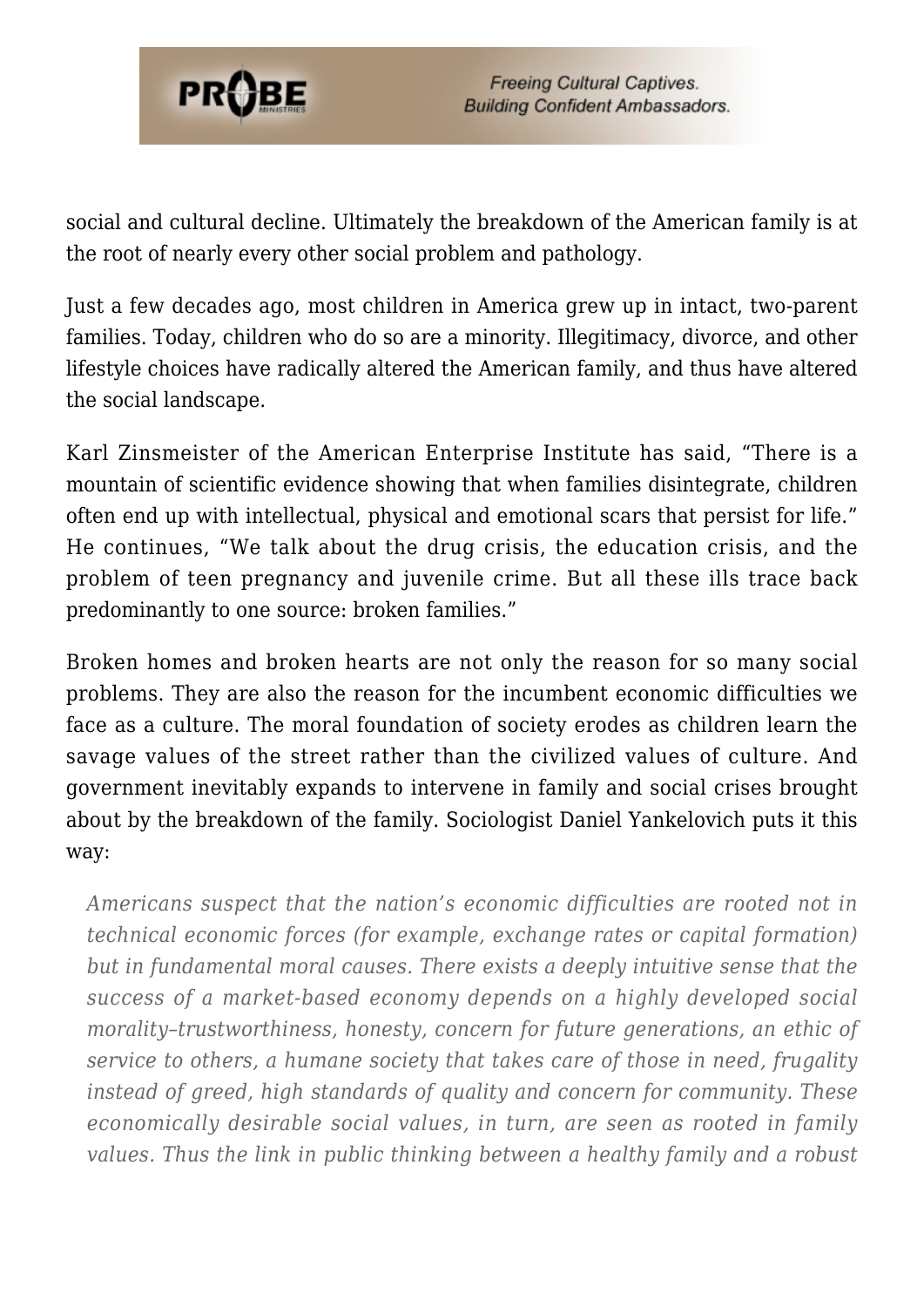

*economy, though indirect, is clear and firm.*

## **Illegitimacy is our most important social problem.**

One of the most significant factors contributing to the breakdown of the family has been the steady rise of unwed births. Since 1960, illegitimate births have increased more than 400 percent. In 1960, 5 percent of all births were out of wedlock. Thirty years later nearly 30 percent of all births were illegitimate. Among blacks two out of every three births are illegitimate.

To put this astonishing increase in illegitimate births in perspective, compare 1961 with 1991. Roughly the same number of babies were born in both years (about 4 million). But in 1991, five times as many of these babies were born out of wedlock.

Social commentator Charles Murray believes that **"illegitimacy is the single most important social problem of our time–more important than crime, drugs, poverty, illiteracy, welfare or homelessness because it drives everything else."** The public costs of illegitimacy are very high. "Children born out of wedlock tend to have high infant mortality, low birth weight (with attendant morbidities), and high probabilities of being poor, not completing school, and staying on welfare themselves. As a matter of public policy, if not of morality, it pays for society to approve of marriage as the best setting for children, and to discourage having children out of wedlock."

In her famous article in *Atlantic Monthly* entitled "Dan Quayle Was Right," Barbara Dafoe Whitehead warned Americans of the cost of ignoring the breakdown of the family:

*If we fail to come to terms with the relationship between family structure and declining child well-being, then it will be increasingly difficult to improve*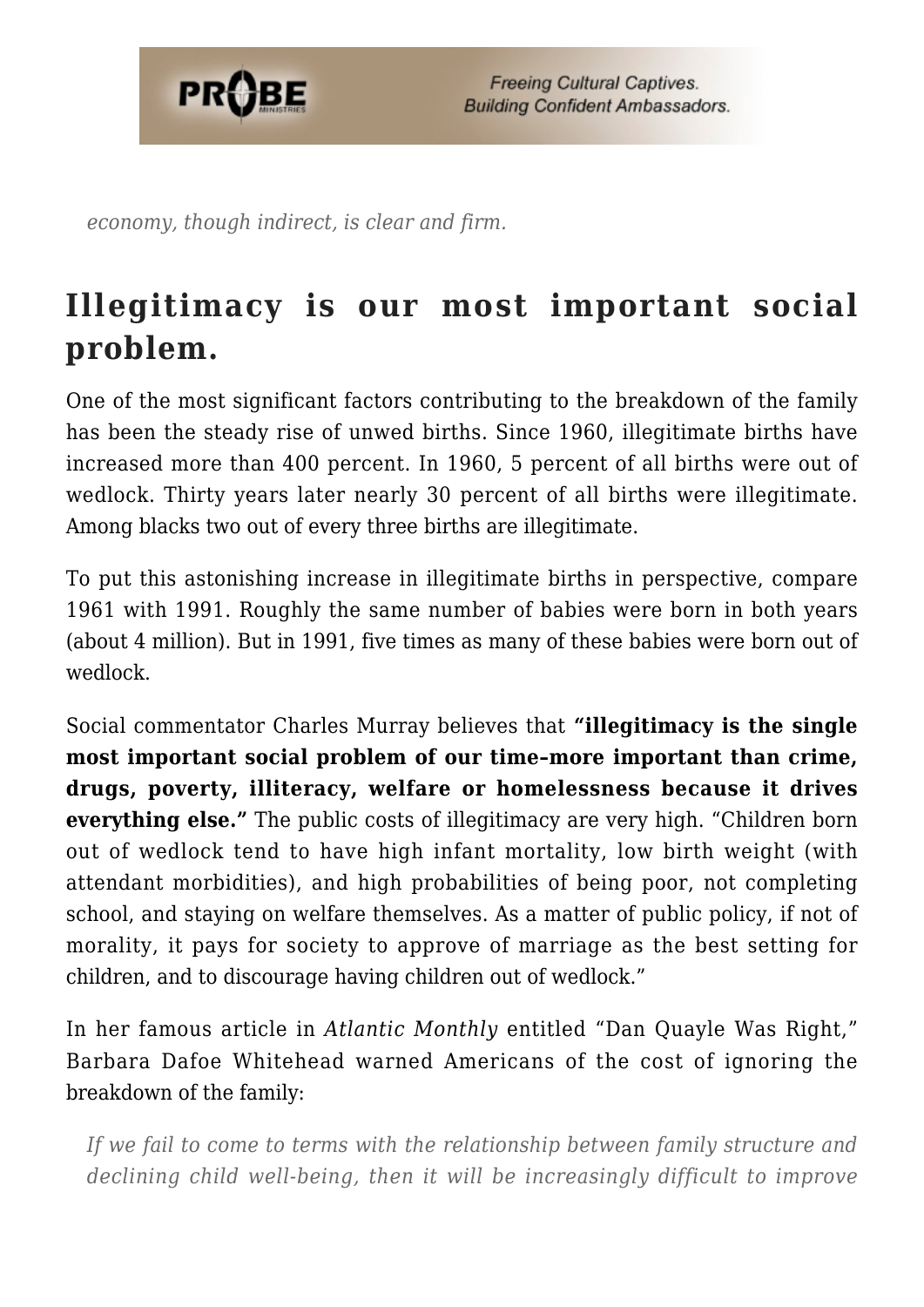

*children's life prospects, no matter how many new programs the federal government funds. Nor will we be able to make progress in bettering school performance or reducing crime or improving the quality of the nation's future work force–all domestic problems closely connected to family breakup. Worse, we may contribute to the problem by pursuing policies that actually increase family instability and breakup.*

While speaking of Dan Quayle, it might be wise to remind ourselves of what the former Vice-President said that brought such a firestorm from his critics. While speaking to the Commonwealth Club in San Francisco, Vice President Quayle argued that "It doesn't help matters when prime time TV has Murphy Brown–a character who supposedly epitomized today's intelligent, highly paid, professional woman–mocking the importance of fathers by bearing a child alone, and calling it just another lifestyle choice."

At the time, one would have thought the Vice-President had uttered the greatest blasphemy of our time. Yes, he was using a fictional character to make a point. Yes, he was challenging the tolerant, politically-correct conventions of the time. But he was addressing an important issue neglected by so many.

Fortunately, a year later *Atlantic Monthly* magazine devoted the cover of its April 1993 issue to the story: "Dan Quayle Was Right. After decades of public dispute about so-called family diversity, the evidence from social-science research is coming in: The dissolution of two-parent families, though it may benefit the adults involved, is harmful to many children, and dramatically undermines our society."

The conclusion should not be startling, yet in a society that no longer operates from a Christian world and life view, it has nearly become front page news. For decades, the United States has engaged in a dangerous social experiment. Two parents are no longer seen as necessary. Stable, intact families are no longer seen as important. We are trying to reinvent the family and are finding out the devastating consequences of illegitimacy, divorce, and other lifestyle choices. As a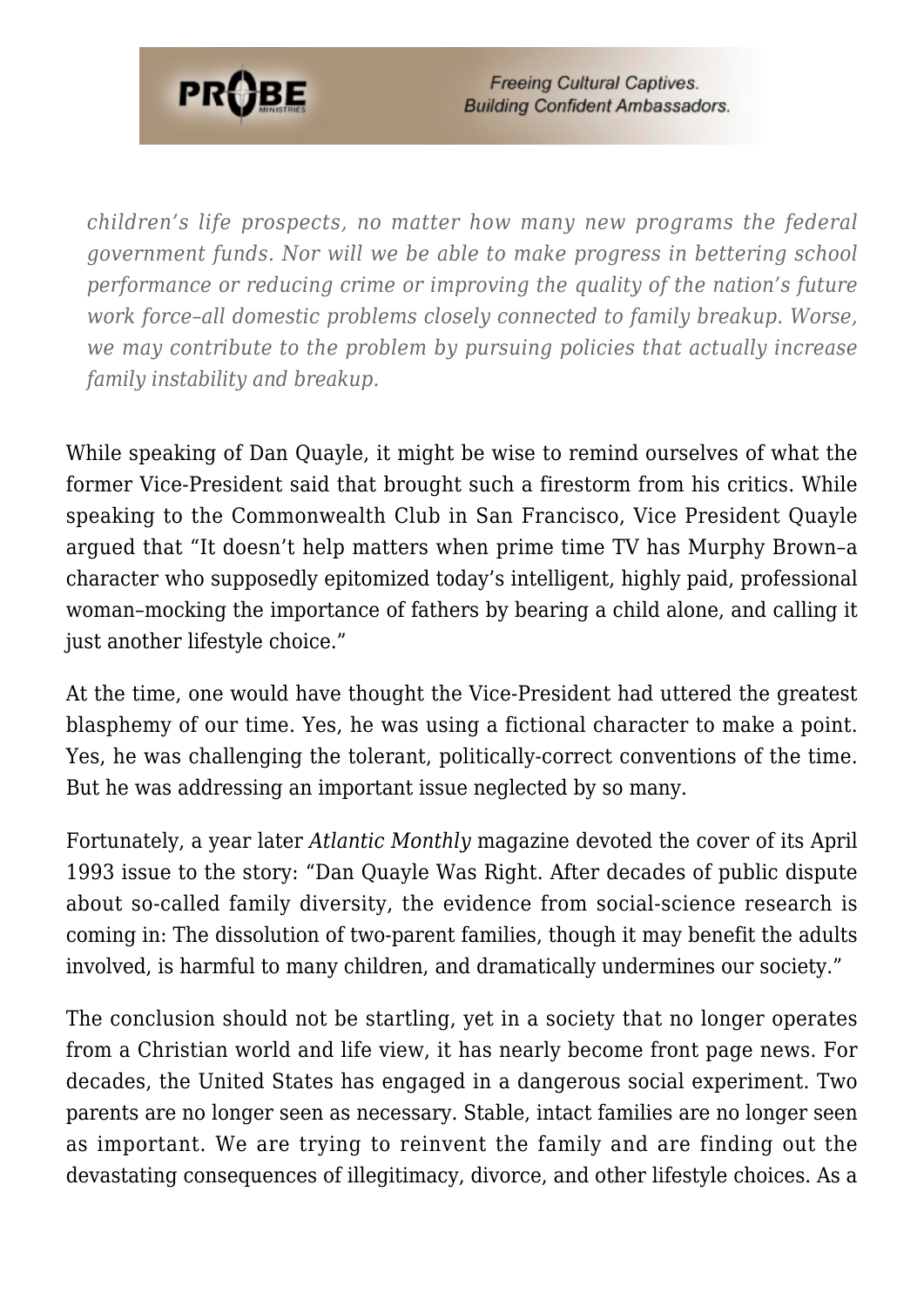

society, we must return to the values of abstinence, chastity, fidelity, and commitment. Our desire to reject Christian family values has inevitably lead to the decline of Western civilization. It is time to find the road back to home.

## **The flood of teenage pregnancies is destroying our social fabric.**

One of the most significant factors contributing to the breakdown of the family has been the steady rise of unwed births. Since 1960, illegitimate births have increased more than 400 percent. In 1960, 5 percent of all births were out of wedlock. Thirty years later nearly 30 percent of all births were illegitimate. Among blacks two out of every three births are illegitimate.

One of the most significant factors contributing to the breakdown of the family has been the steady rise of unwed births. Since 1960, illegitimate births have increased more than 400 percent. In 1960, 5 percent of all births were out of wedlock. Thirty years later nearly 30 percent of all births were illegitimate. Among blacks two out of every three births are illegitimate.

One of the driving forces of illegitimacy is births to unmarried teenagers. Every 64 seconds, a baby is born to a teenage mother, and every five minutes a baby is born to a teenager who already has a child. More than two thirds of these births are to teen girls who are not married.

Becoming a teenage parent significantly decreases the chance that the young mother will be able to complete high school, attend college, and successfully compete for a job. She is much more likely to rear the child in poverty than girls who do not become mothers as teenagers. "When teenagers have babies both mothers and children tend to have problems–health, social, psychological, and economic. Teens who have children out of wedlock are more likely to end up at the bottom of the socio-economic ladder."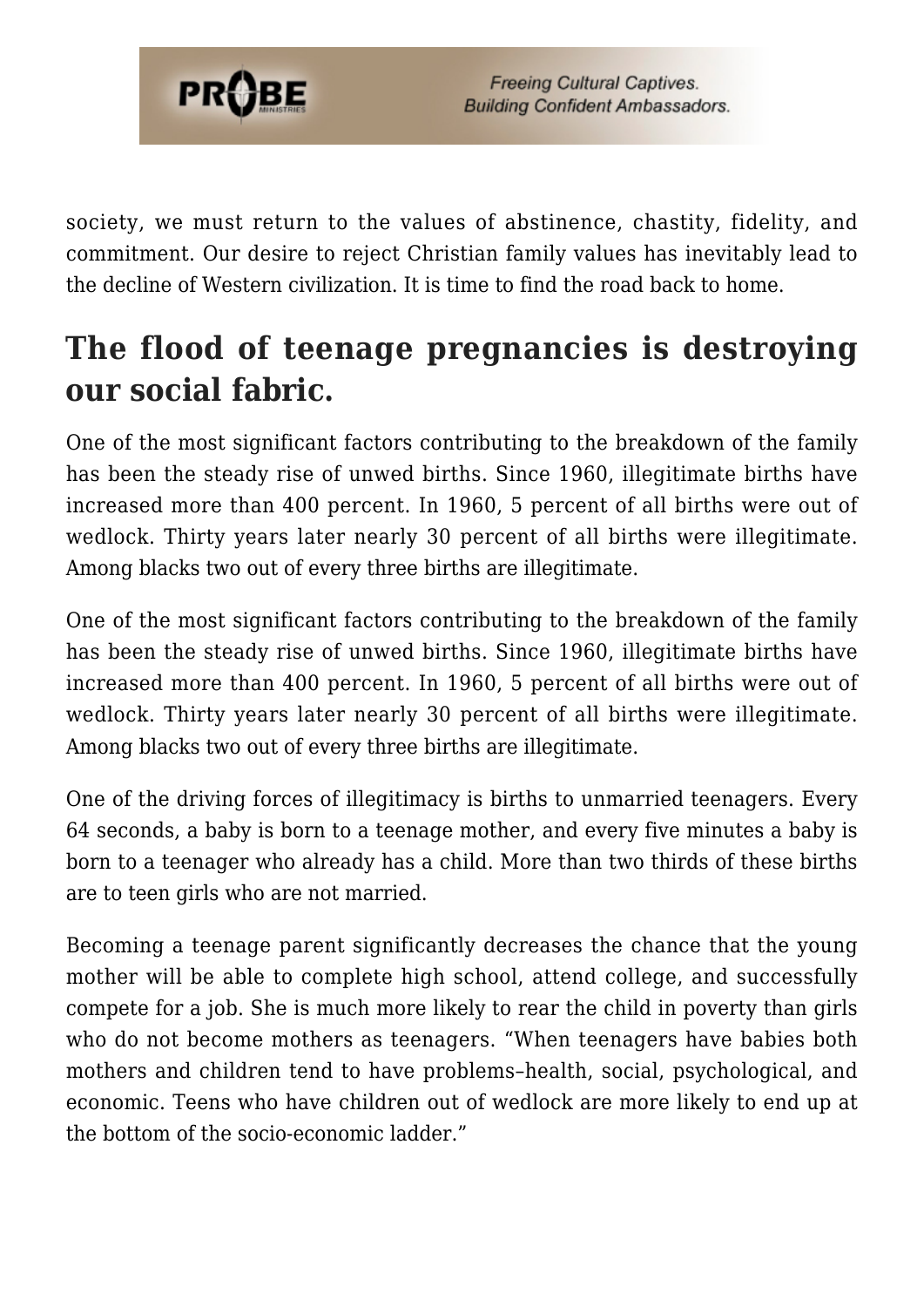

If the increase in teenage pregnancy isn't disturbing enough, there are other disturbing trends. A growing number of adults are having sex with teens. This is more than just Joey Buttafuoco and Amy Fisher or Woody Allen and Soon-Yi Previn. Social statistics show that adult males are fathers of two thirds of the babies born to teenage girls.

In some ways, this is not a new phenomenon. In 1920, for example, 93 percent of babies born to teenagers were fathered by adults. But the difference is that pregnant teens no longer marry the father. Today, 65 percent of teenage moms are unmarried. Many of these kids are destined to spend a lifetime in a cycle of poverty and welfare dependency.

Why teenage girls become sexually involved with adult males is sometimes difficult to discern. A desire for a mature male and teenage insecurity are significant reasons. Teenage girls from broken homes or abusive homes often are easy prey for adult men, which may explain why adult men seek out teenager girls. In many cases, teen sex is not consensual. Girls under the age of 18 are victims of approximately half the rapes each year.

Stemming the tide of teen pregnancy, and reforming the current welfare system that often encourages it, are important action points. But doing so must take into account that adult males are a significant reason why teenage girls are becoming pregnant.

Whether we look at the increase in illegitimate births in general or teenage pregnancy in particular, we can see a disturbing trend. In essence, Americans have been conducting a social experiment for the last three decades. And the evidence clearly points to major problems when children are reared in families without two parents. Illegitimate births are part of the reason for the breakdown of the family; divorce is the other.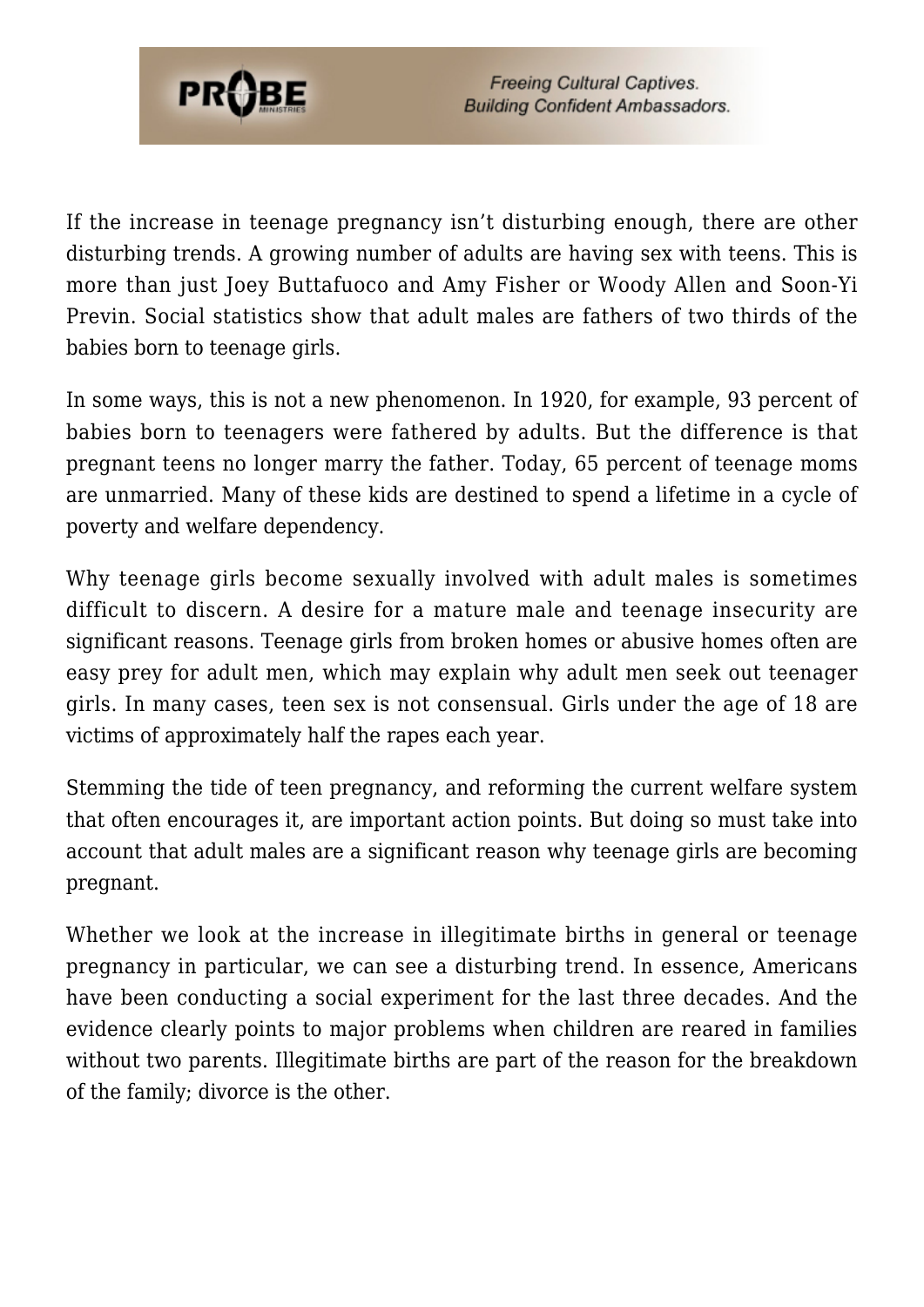

#### **We must honor and promote sexual abstinence.**

Thus far we have been talking about the problems. Now it's time to propose a solution. There are two parts to this approach. First, we must teach sexual abstinence. A fundamental reason for the increase in unwed births is teenage sexual promiscuity. Reduce teenage sexuality and you will reduce illegitimacy. Fortunately, the abstinence message seems to be gaining in popularity and getting the media attention it deserves.

or example, the front page of the Sunday *New York Times* Style section featured the surprising headline: "Proud to Be a Virgin: Nowadays, You Can be Respected Even if You Don't Do It." And the March 1994 issue of *Mademoiselle* featured an article proclaiming "The New Chastity." The article wondered if "saying no to sex might turn out to be the latest stage in the sexual revolution." *Mademoiselle* found that views on sexuality seem to be changing. Virgins, for example, are no longer seen as individuals who are fearful or socially inept. In fact, abstinence is now being equated with strength of will and character. Those once labeled "carefree" are now considered "careless" in light of the AIDS and STDs.

One of the most visible campaign for abstinence has come from the "True Love Waits" campaign by the Southern Baptist Convention (SBC) begun in the spring of 1993. Students pledge: "Believing that true love waits, I make a commitment to God, myself, my family, those I date, my future mate, and my future children to be sexually pure until the day I enter a covenant marriage relationship."

A grassroots movement to promote abstinence through a variety of programs has been spreading throughout the country. Crisis Pregnancy Centers provide speakers to address the issue of abstinence. Untold groups–with names like "Aim for Success" and "Best Friends" and "Athletes for Abstinence"–are spreading the positive message of abstinence to teens who need to hear an alternative to the safe sex message.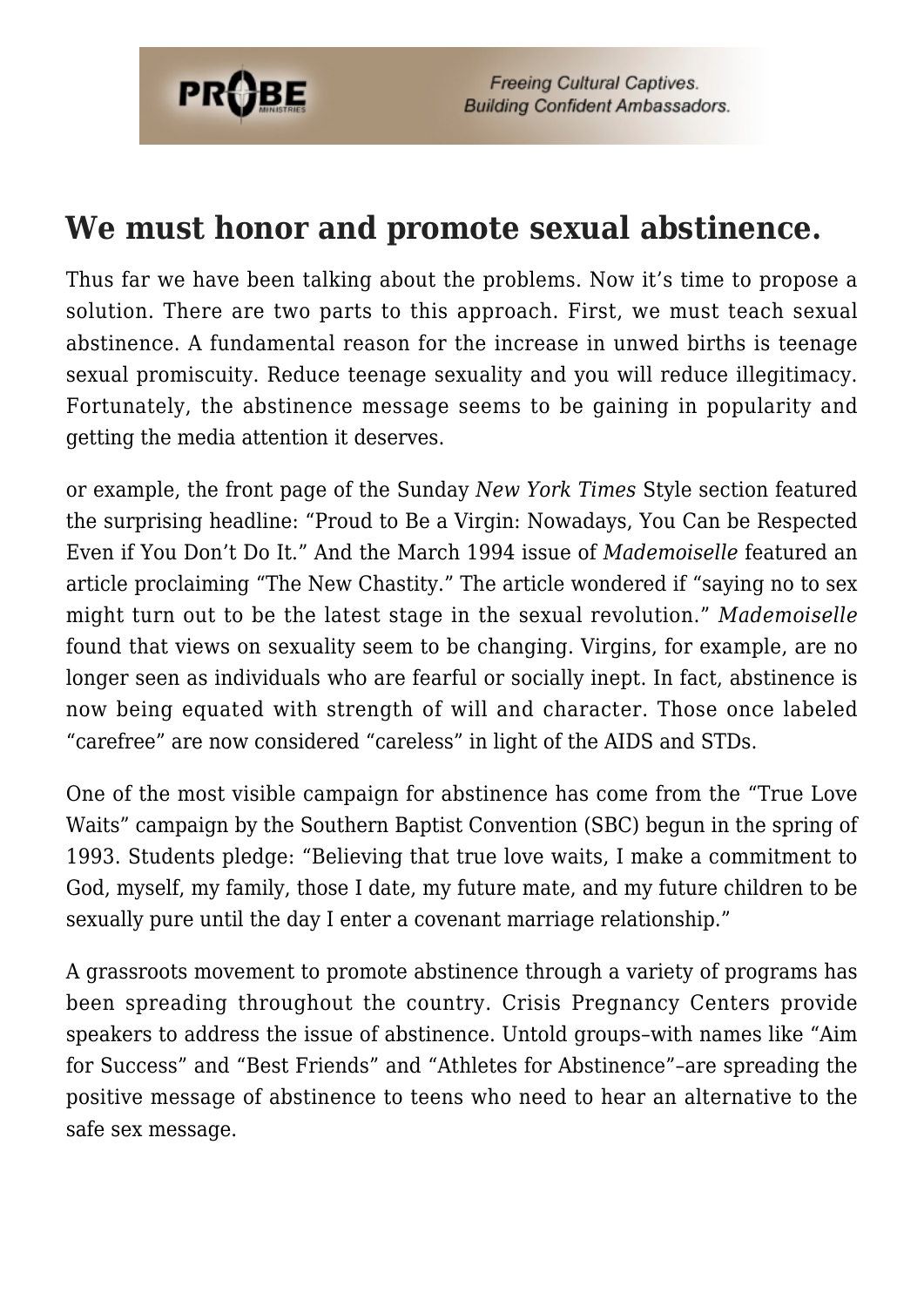

There are substantial personal benefits to abstinence. But the greatest benefit to society is a reduction in the illegitimate birth rate which drives nearly all of the social problems discussed in this book.

### **We must target teen pregnancy.**

Now we must address the second part of the problem; that is, we must target teen pregnancy. The problem with teenage sex is not simply that teens are having sex. In approximately half the cases, adults are having sex with teenagers. State laws governing statutory rape are often called a "fictitious chastity belt" since law enforcement often ignore the laws.

The reasons for lax enforcement are varied, but they surely include the fallout from the sexual revolution and the children's rights movement. As a society, we have come to accept the notion that even young teenagers are engaging in consensual sex. While there may be some tawdry publicity when a high profile entertainer like Woody Allen or Kelsey Grammar is accused of sex with a teenager, generally the issue is ignored.

But the issue cannot be ignored. "Welfare reform, sex education and teen pregnancy prevention programs and welfare reform are doomed to failure when they ignore the prevalence of adult-teen sex." Education about the problem and enforcement of statutory rape laws would substantially reduce the number of unwed teens.

## **We must honor and promote strong marriages.**

Now I would like to propose additional solutions to the problem of family breakdown. First, we must teach marriage principles. Marriages are falling apart and other marriages never begin as sexual partners choose to live together rather than get married. Churches and Christian organizations must teach marriage principles so that marriages will last. Once built on commitment, today's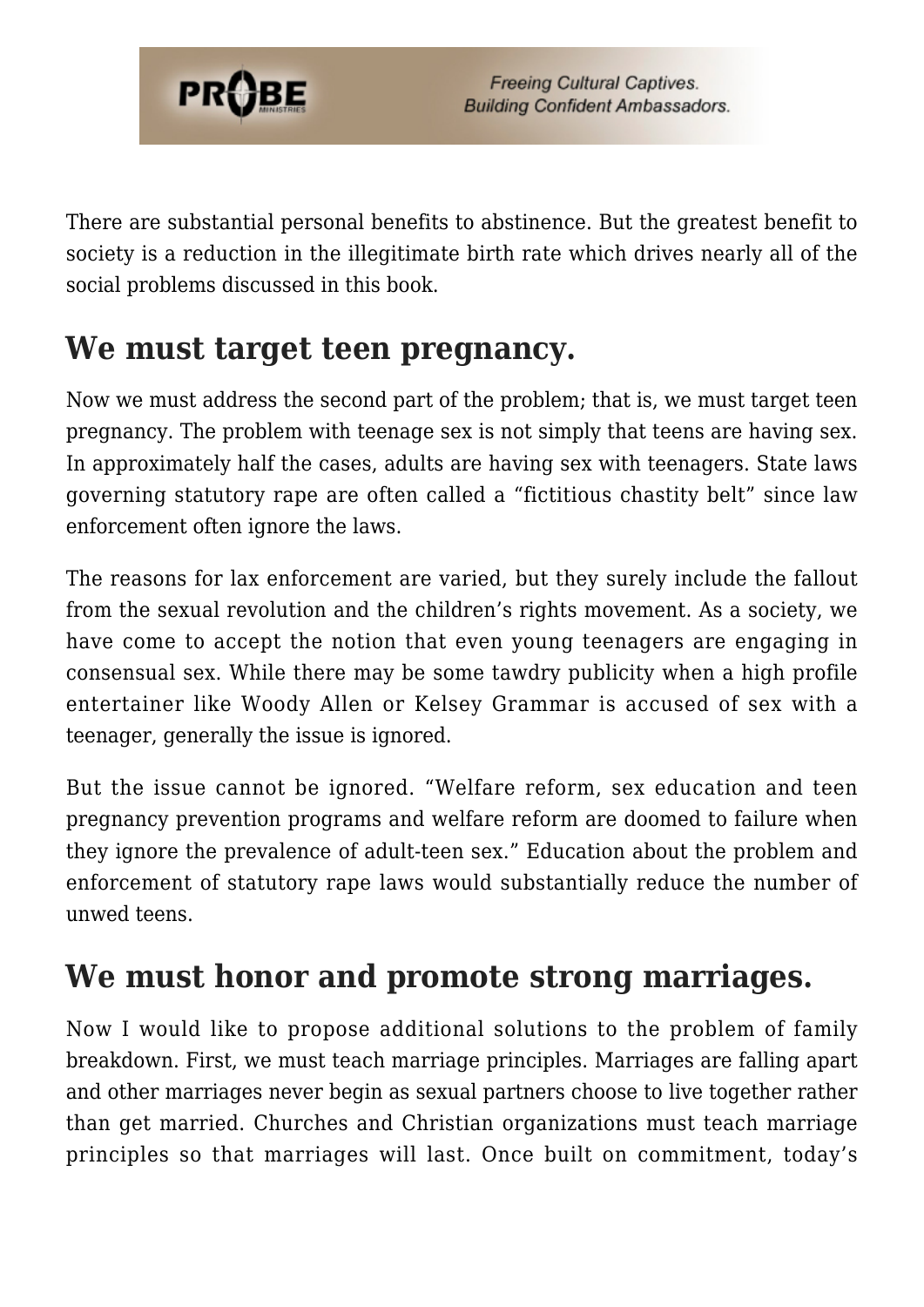

marriages are a contract: as long as love shall last. Sound, biblical education is necessary to put marriages back on a firm foundation.

Fortunately, a growing number of effective organizations are providing that needed education. Family Life Ministry holds weekend Family Life Conferences through out the country and the world to packed audiences eager to learn more about how to build strong marriages and families. The Marriage Encounter program has been providing the same important teaching in church and retreat settings. And lots and lots of books, tapes, videos, and other seminars are focusing needed attention on the principles that will build strong marriages and allow them to flourish.

### **We must honor and support fatherhood.**

Second, we must emphasize fatherhood. As more and more children grow up in single-parent homes (which are primarily female-headed homes), fathers appear irrelevant and superfluous. Not only are they seen as expendable; they are often seen as part of the problem.

Yet the consequences of fatherless homes is devastating. "More than 70 percent of all juveniles in state reform institutions come from fatherless homes." Children who grow up without fathers are more likely to be involved in criminal behavior because they lack a positive male role model in their lives. Fathers are not irrelevant. They may indeed spell the difference between success and failure for their children.

Often fatherless homes feed the cycle of illegitimacy itself. "Young white women who grow up without a father in the home are more than twice as likely to bear children out of wedlock. And boys living in a single-parent family are twice as likely to father a child out of wedlock as boys from intact homes."

Fortunately, there are many ministries encouraging men to stand with their families. Gatherings like the Promise Keepers conferences nationwide are highly